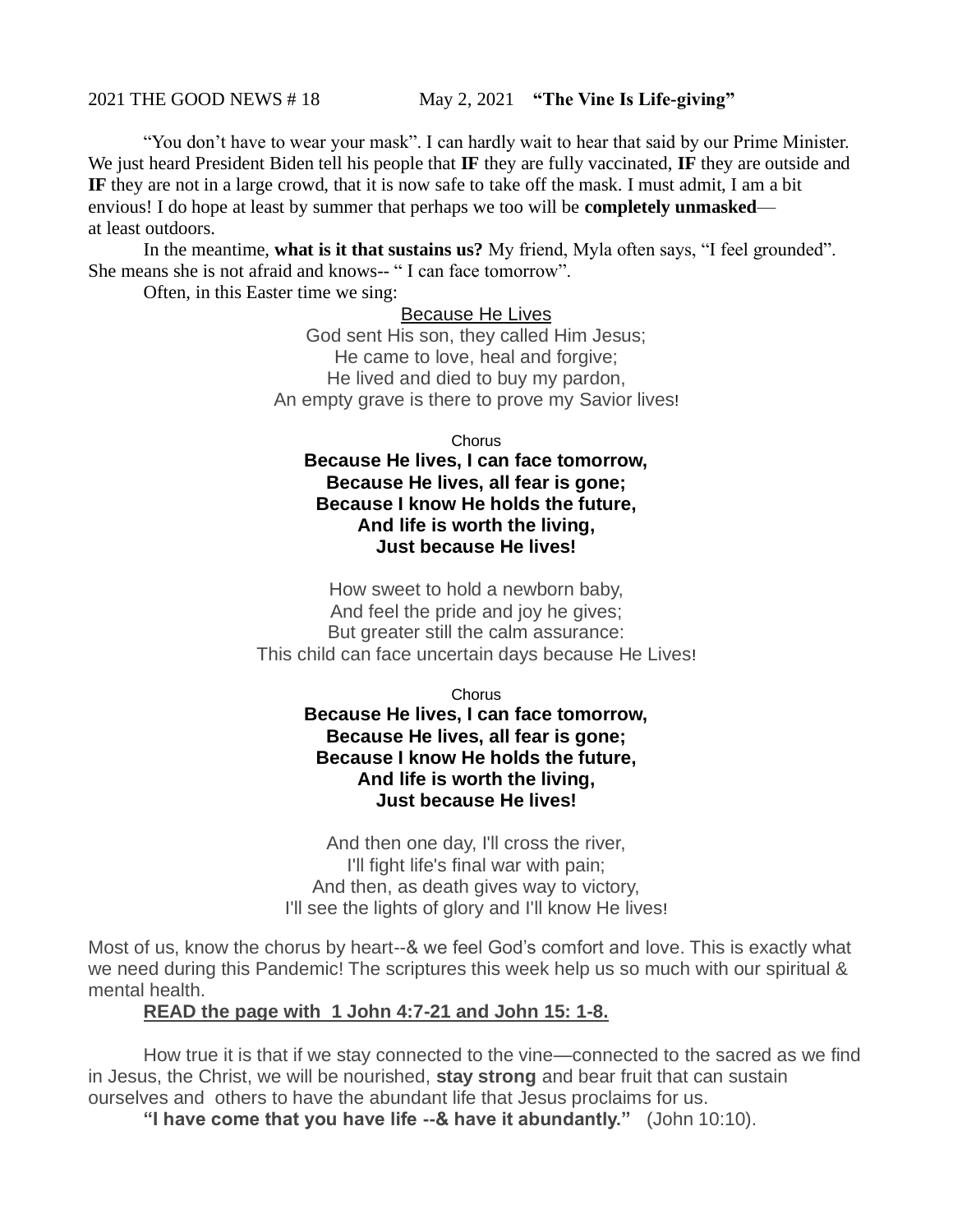### **We are the branches and Jesus is the vine.**

How DO we stay connected to the sacred vine?

Today, I'm focusing on 4 ways:

SABBATH SCRIPTURE PRAYER DEEDS of COMPASSION

1. **The Sabbath**—keep the Sabbath. It is just like brushing your teeth—Sunday is a holy day—we remember this by getting together in G's house. Now in COVID , we remember by downloading 4 attachments  $\&$  taking the time to read them. (Or we sit quietly  $\&$  read what has come to us through Canada Post.) Always there will be something to empower you for the week—it might be the sermon-- $\&$  it might be a hymn—or the line in a prayer—something in the bulletin—or maybe something someone of our faith community –something they said or did for you. And the other side of the coin—almost every Sabbath , you are challenged. Jesus says, "Feed my sheep"—**how can you give**—what thought or action are you inspired to do?

Marcus Borg says, The single most important practice is to be part of a congregation that nourishes you even as it stretches you. "I was glad when they said to me, "Let us go to the house of the Lord."

**Stay connected to the vine.** This week Shelley sent a text to say how she appreciates your prayers for her and how important the Faith Community is for her in this time of waiting.

2. **Scriptures:** the second way for good spiritual health is to read & meditate over the scriptures. It is so great that many of you are using the Upper Room--& other devotions too. If you have not yet got the MAY/JUNE copy, text or phone me 519 365 5511 & we'll deliver to you! **Stay connected.**

3.. **Prayer** I think when I was younger, I didn't realize how important prayer is. Tom Harpur has a whole book devoted to understanding prayer—does it really give great intimacy with God? **How does it help us stay connected to the vine?**

The Lord's Prayer is probably the most perfect prayer. Often if you don't know what to pray—it is always a good one. Say it every day—that way, you won't forget it. My neighbour was dying of cancer—15 yr ago now. She said, " Would you pray with me?" We said the Lord's Prayer together. It was very powerful—comforting—helped both of us.

The 23<sup>rd</sup> Ps is also a powerful prayer. When my Mom was blind, couldn't feed herself, couldn't walk—she asked that we say that together. It gave strength . God was with us & we knew it. Of course the short prayer, "Help me, O God." That's a good one too. And we mustn't forget that other short one, "Thank you, O God, thank you!"

Tom Harpur says prayer's like gravity. Few can explain how it works. They have never seen it or touched it, But, they know that it works, from its influence and results around us. "O taste & see that the Lord is good". (Psalm 34) His suggestion is to take PS 23  $\&$  work with it for a month—

## 4. **Practice deeds of compassion:**

In the Heart Of Christianity—Marcus Borg's recent book, he talks about pluralism—there are many religions now—especially in the US ( $\&$  Canada is similar in many ways)—the earth is much smaller than it used to be. –6 mil. Muslims in the US; 4 mil Buddhists 300,000 Sikhs. What we have discovered is that all of these religions extol Compassion as their primary virtue of life. Be compassionate as G is compassionate. **Love one another as I have loved you.**

And so we **stay connected to the vine—**by keeping Sabbath—the holy Day;

by scripture—meditating , reflecting often with others; by prayer each day & by acts of compassion—giving & receiving. Even if we do one or 2 of these it strengthens the branches that are connected to the life-giving vine.

Let us pray:

Holy One, you are the vine grower. We are the branches. Help us abide in Jesus the Christ, your true vine, so that we may bear much fruit. Grant that we may faithfully proclaim the good news until all are welcomed into the new life you so generously give. Amen.